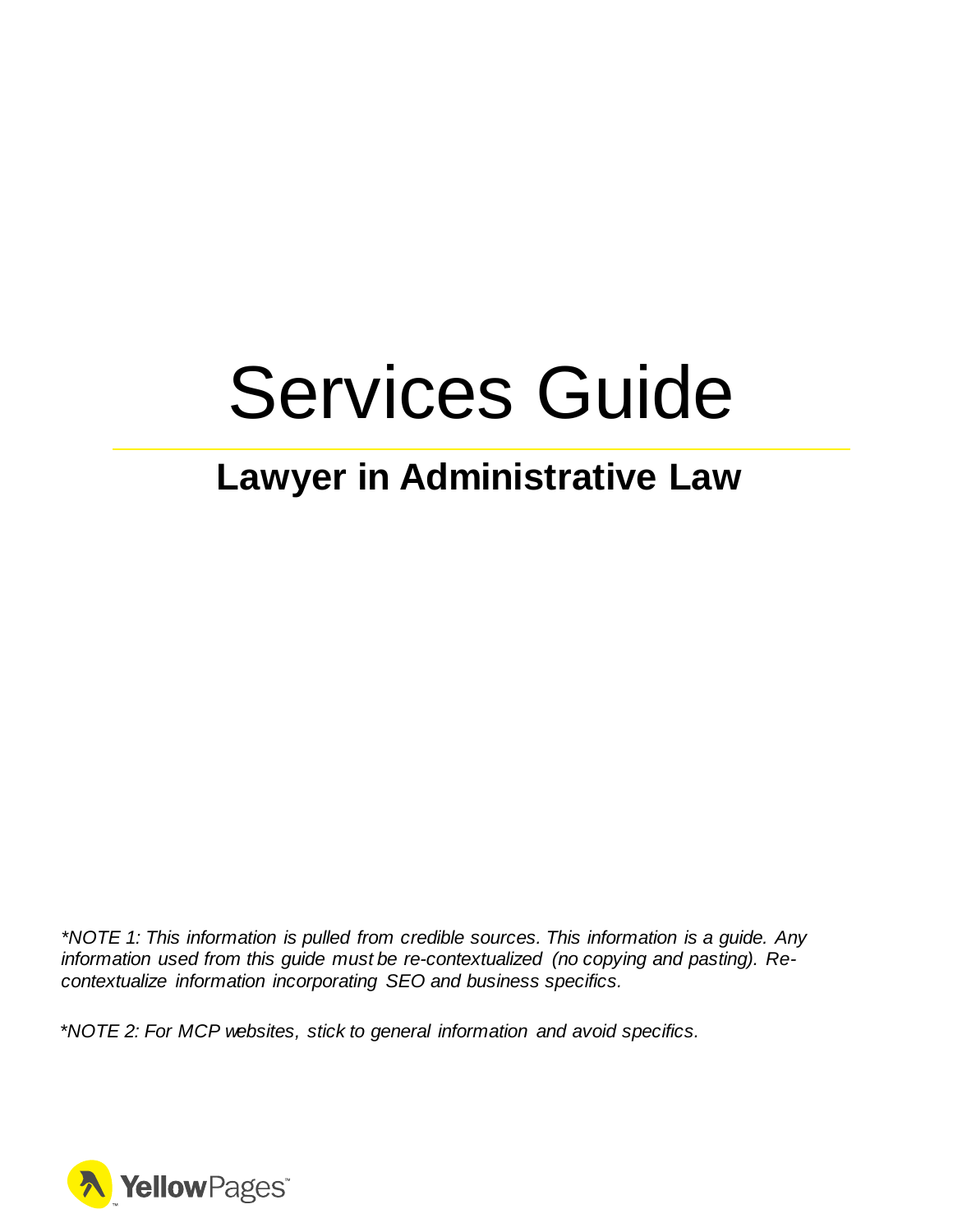## <span id="page-1-0"></span>**Table of Contents**

### **Contents**

| 1. |      |  |  |  |
|----|------|--|--|--|
|    | 1.1  |  |  |  |
|    | 1.2  |  |  |  |
|    | 1.3  |  |  |  |
|    | 1.4  |  |  |  |
| 2. |      |  |  |  |
| 3. |      |  |  |  |
|    | 3.1  |  |  |  |
|    | 3.2  |  |  |  |
| 4. |      |  |  |  |
|    | 4.1  |  |  |  |
|    | 4.2  |  |  |  |
|    | 4.3  |  |  |  |
|    | 4.4  |  |  |  |
|    | 4.5  |  |  |  |
|    | 4.6  |  |  |  |
|    | 4.7  |  |  |  |
|    | 4.8  |  |  |  |
|    | 4.9  |  |  |  |
|    | 4.10 |  |  |  |
|    | 4.11 |  |  |  |
|    | 4.12 |  |  |  |
|    | 4.13 |  |  |  |
|    | 4.14 |  |  |  |
|    |      |  |  |  |

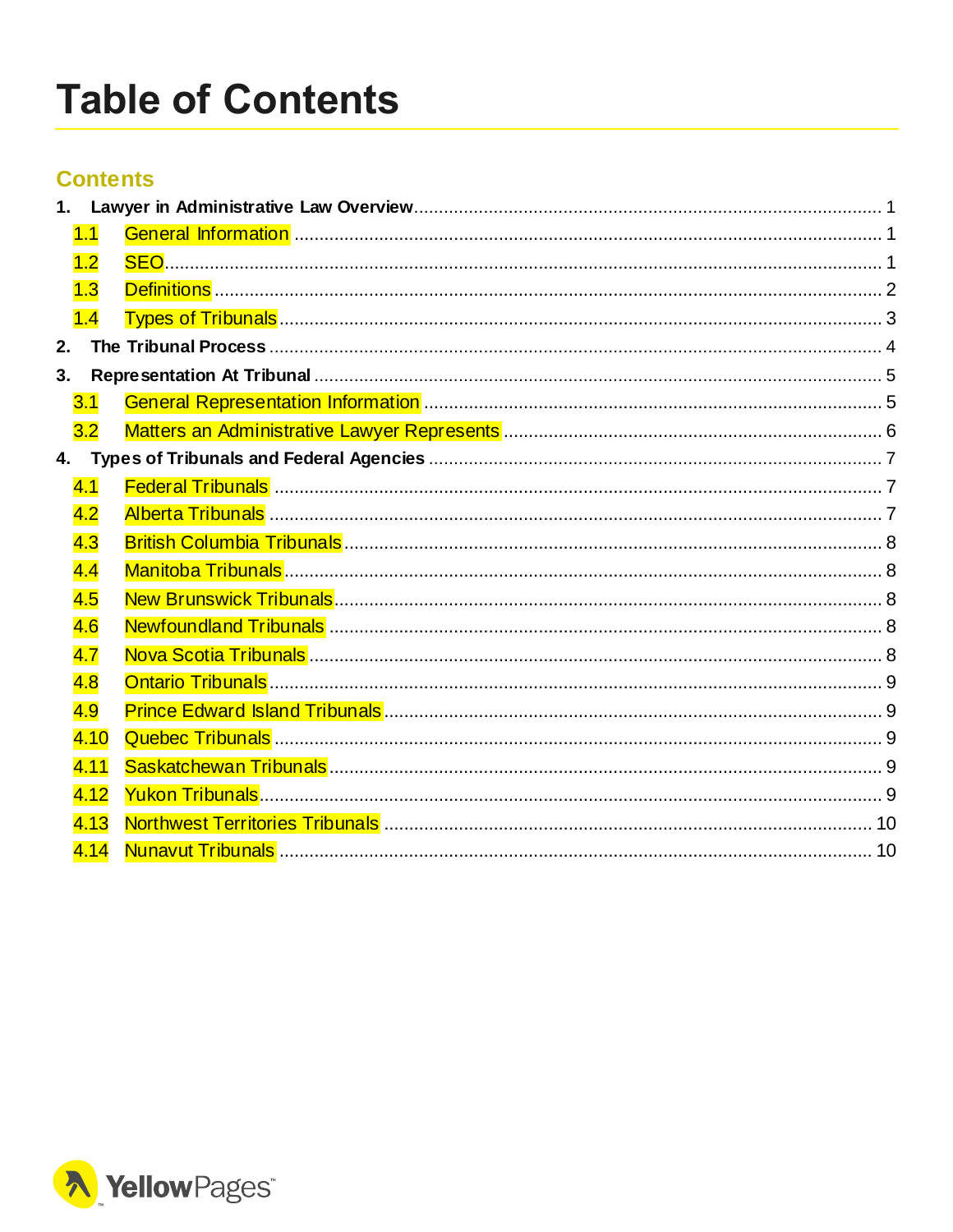### <span id="page-2-0"></span>**1. LAWYER IN ADMINISTRATIVE LAW OVERVIEW**

### <span id="page-2-1"></span>**1.1 GENERAL INFORMATION**

#### **Sources:**

<http://www.adminlawbc.ca/what-is-admin-law> <http://www.chrt-tcdp.gc.ca/index-en.html> <http://www.adminlawbc.ca/tribunals> <http://www.thecanadianencyclopedia.ca/en/article/administrative-tribunals/> <http://www.adminlawbc.ca/>

#### **Basic Information:**

- The most common administrative law cases are related to:
	- o Tenant rights
	- o Immigration issues
	- o Employment insurance
	- o Human rights
- Tribunals, boards, and commissions hear complaints about how laws affect individuals and make decisions about remedial steps
- Provide justice between citizens and the government
- Cases are heard by tribunal, commissions or boards, rather than courts
- An administrative lawyer will represent you before a government board, commission, or tribunal
- Set up to be less formal, less expensive, and a faster way to resolve disputes than by using the traditional court system
- Administrative tribunals perform a wide range of functions, including:
	- o Research and recommendation (eg, law reform commissions);
	- o Rulemaking and policy development (eg, the Canadian Radio-Television and Telecommunications Commission and provincial securities commissions);
	- o Grant allocation (eg, the Canada Council and regional development agencies);
	- o Adjudication (eg, labour relations boards, municipal boards and human rights tribunals);
	- o Standard setting (eg, environmental assessment boards, workers' compensation boards and health and safety commissions)

### <span id="page-2-2"></span>**1.2 SEO**

#### **KEYWORDS** (FIRST ROW - BEST, LAST ROW - LEAST)

| • Tenant rights    | • Unfair dismissal  | • Human rights        | • Immigration advice |
|--------------------|---------------------|-----------------------|----------------------|
| • Tenant agreement | • Rental lease      | • Discrimination      | • Tribunal service   |
| • Tenant eviction  | • Equal opportunity | • Employment tribunal | $\bullet$ Asylum     |
| • Employment law   | • Immigration       | • Landlord rights     | • Tribunal           |

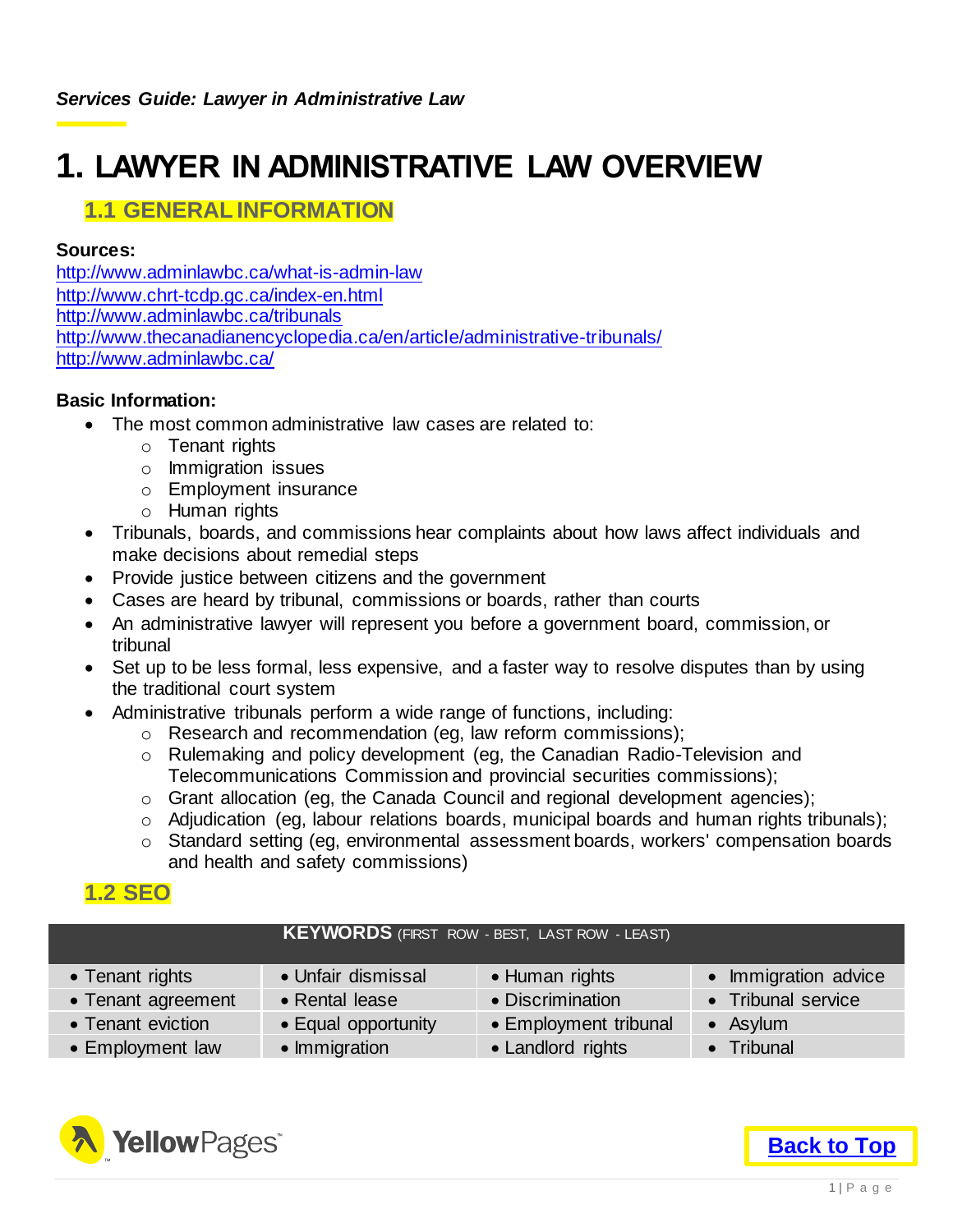### <span id="page-3-0"></span>**1.3 DEFINITIONS**

<http://www.thecanadianencyclopedia.ca/en/article/administrative-tribunals/> <http://www.adminlawbc.ca/>

| <b>Steps</b>        | <b>Description</b>                                                                                                                                                                                                                                                                                                                               |
|---------------------|--------------------------------------------------------------------------------------------------------------------------------------------------------------------------------------------------------------------------------------------------------------------------------------------------------------------------------------------------|
| 1. Tribunal / Board | Hears complaints about how laws affect individuals and makes decisions<br>$\circ$<br>about remedial steps<br>No difference between a board and a tribunal<br>$\circ$<br>Established through federal or provincial legislation, or by municipal<br>$\circ$<br>bylaws<br>Members have specific knowledge about the topic being disputed<br>$\circ$ |
| 2. Hearing          | The term for an appearance in front of a tribunal<br>$\circ$                                                                                                                                                                                                                                                                                     |
| 3. Jurisdiction     | Scope of the tribunal<br>$\circ$                                                                                                                                                                                                                                                                                                                 |
| 4. Affidavit        | Sworn statements that are used to dispute the case<br>$\circ$<br>Deliverance of an affidavit is what states the case<br>$\circ$                                                                                                                                                                                                                  |
| 5. Appeal           | If you do not agree with the tribunal's decision, there is the option to<br>$\circ$<br>appeal your case before an appeal board                                                                                                                                                                                                                   |
| 6. Adjudicator      | A member of the tribunal who makes decisions<br>$\Omega$<br>Can be an individual (simple matters) or a panel (more complex matters)<br>$\circ$<br>A general rule, members are selected because they have expertise or<br>$\circ$<br>technical knowledge about the matters they will be reviewing                                                 |
| 7. Equal Rights     | Tribunals are appointed to make sure individuals have equal rights and<br>$\circ$<br>get the fair treatment that they deserve<br>Helps prevent discriminatory practices<br>O                                                                                                                                                                     |



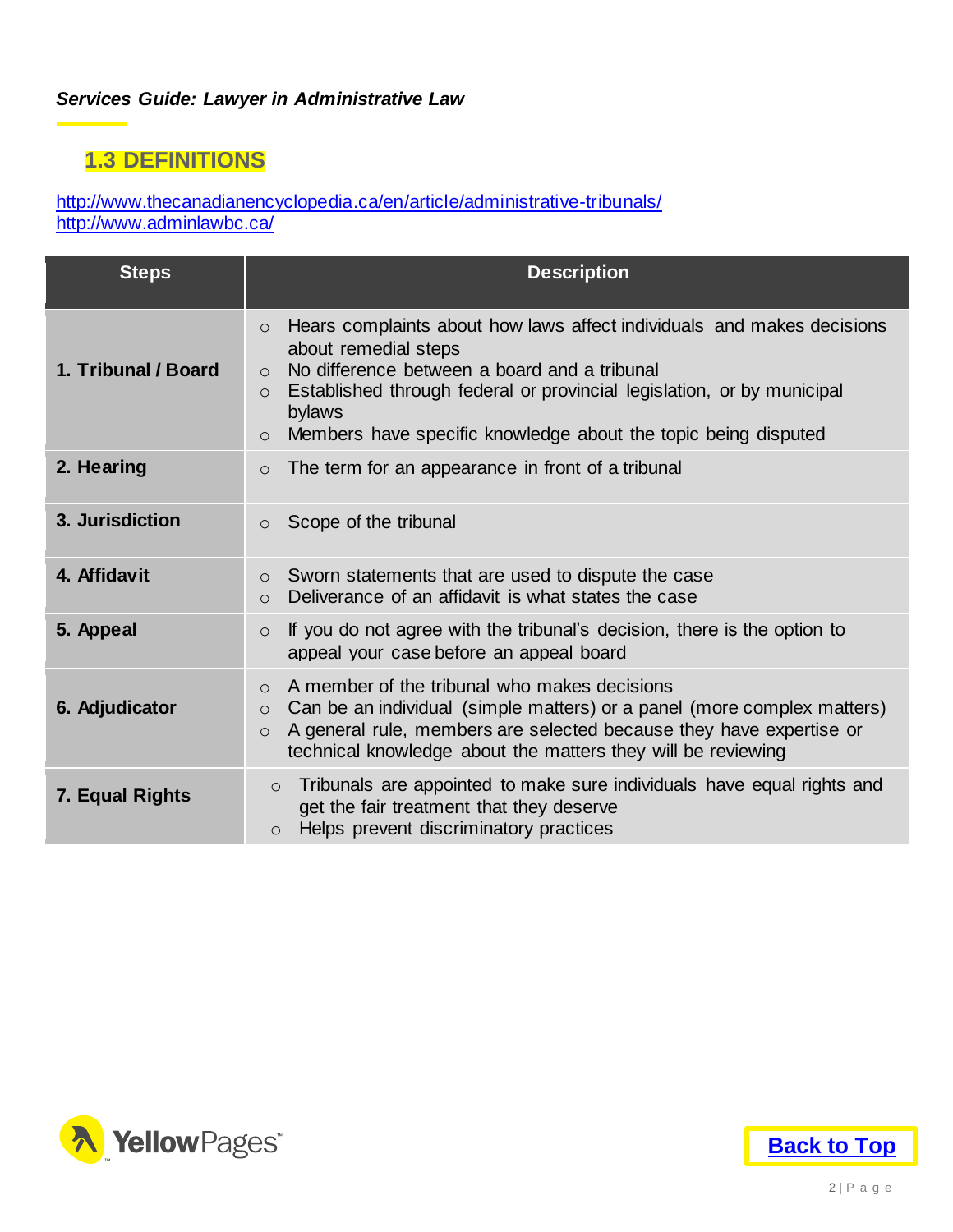### <span id="page-4-0"></span>**1.4 TYPES OF TRIBUNALS**

<http://www.thecanadianencyclopedia.ca/en/article/administrative-tribunals/>

### **Types of Tribunals and Boards**

| <b>Type</b>                                       | <b>Description</b>                                                                                                                                                                                                                                                                                                                                                                             | <b>Benefits</b>                                                                                                                                                                                                                    |
|---------------------------------------------------|------------------------------------------------------------------------------------------------------------------------------------------------------------------------------------------------------------------------------------------------------------------------------------------------------------------------------------------------------------------------------------------------|------------------------------------------------------------------------------------------------------------------------------------------------------------------------------------------------------------------------------------|
| <b>Municipal tribunals</b>                        | Matters relating to:<br>$\circ$<br>Water supply<br>$\bullet$<br>Sewage treatment<br>$\bullet$<br>Waste collection<br>Public transit<br>Zoning<br>Library services<br>$\bullet$<br><b>Emergency services</b><br>$\bullet$<br>Animal control<br>Labour relations<br>$\bullet$<br><b>Construction law</b><br>Land compensation boards<br>$\bullet$<br>Police law<br>Local economic<br>development | Helps residents deal with things<br>$\circ$<br>relating to bylaws and how these<br>laws will affect their life<br>Represents municipalities<br>$\circ$<br>All governmental boards, subject to<br>$\circ$<br>experience by the firm |
| <b>Professional</b><br>associations               | Members of many professions and<br>$\circ$<br>occupational groups are subject to<br>discipline by professional boards<br>and tribunals (such as misconduct)                                                                                                                                                                                                                                    | Administrative lawyer will defend<br>$\circ$<br>you when you are facing<br>disbarment, suspension, or<br>expulsion                                                                                                                 |
| <b>University and</b><br>academic<br>institutions | Universities often function as their<br>$\circ$<br>own jurisdiction<br>Enforces codes of conduct (for<br>$\circ$<br>faculty, employees, and students)<br>Represent students and others in<br>$\circ$<br>relation to academic appeal<br>Every university has a unique<br>$\circ$<br>process<br>Made up of students, faculty, and<br>$\circ$<br>staff volunteers                                 | Helps students, faculty, and staff<br>$\circ$<br>resolve incidents<br>Upholds values and code of<br>$\circ$<br>conduct for the university                                                                                          |
| <b>Provincial tribunals</b>                       | Includes things like:<br>$\circ$<br>Gaming and liquor boards<br>Workers compensation                                                                                                                                                                                                                                                                                                           | Represents individuals,<br>$\circ$<br>governments, crown<br>corporations, First Nations<br>Will represent people for any<br>$\circ$                                                                                                |

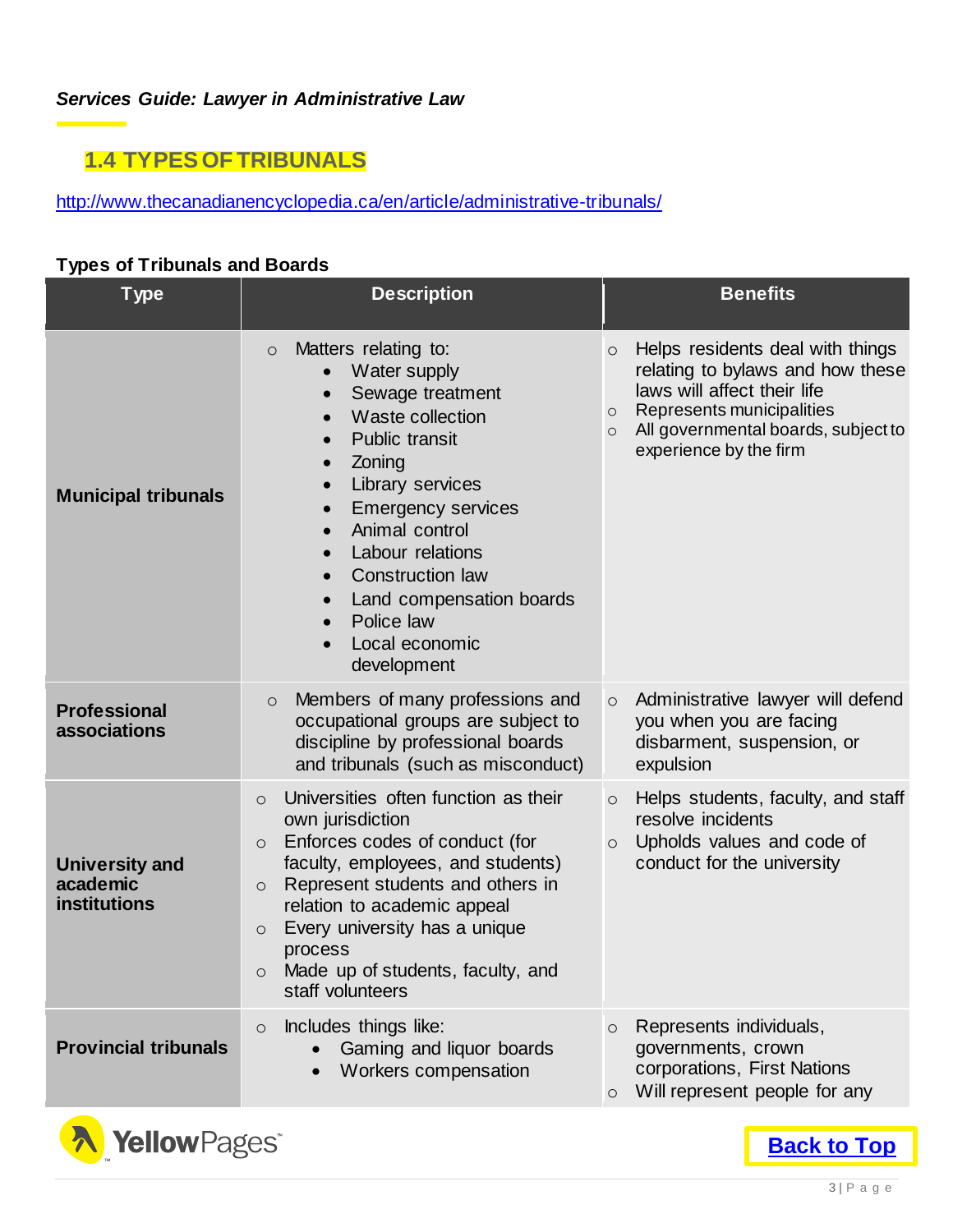|                          | boards<br>• Financial institutions                                                                                                                                                       | board, subject to experience by<br>the frim                                                                                                                                        |
|--------------------------|------------------------------------------------------------------------------------------------------------------------------------------------------------------------------------------|------------------------------------------------------------------------------------------------------------------------------------------------------------------------------------|
| <b>Federal tribunals</b> | Includes things like:<br>$\circ$<br>National industrial relations<br>$\bullet$<br>• Artists and producers<br>• Canadian forces grievance<br>board<br>Immigration and refugees<br>$\circ$ | Represents individuals,<br>$\circ$<br>governments, crown<br>corporations, First Nations<br>Will represent people for any<br>$\circ$<br>board, subject to experience by<br>the frim |

### <span id="page-5-0"></span>**2. THE TRIBUNAL PROCESS**

<http://www.adminlawbc.ca/what-is-admin-law/before-tribunal-hearing>

### **General:**

- Every tribunal has their own distinct process or set of rules
- It is important to check the process for the tribunal you will be attending
- There is a basic order of proceedings

| <b>Steps</b>                             | <b>Description</b>                                                                                                                                                                                                                                                                                                                                                                                                      |  |  |
|------------------------------------------|-------------------------------------------------------------------------------------------------------------------------------------------------------------------------------------------------------------------------------------------------------------------------------------------------------------------------------------------------------------------------------------------------------------------------|--|--|
| 1. Preliminary Review                    | This first review ensures that the correct tribunal is hearing the case<br>$\Omega$<br>Staff reviews documents<br>$\bullet$<br>Telephone calls are made to the people involved<br>$\bullet$<br>Those involved must create affidavits and these must be delivered<br>to the tribunal<br>The case is presented by affidavits<br>$\circ$                                                                                   |  |  |
| 2. Case Management                       | Ensures that everyone involved understands which matters are in<br>$\circ$<br>dispute<br>Involves discussions between the parties and an adjudicator<br>$\circ$<br>About how the case will proceed<br>$\bullet$<br>Sometimes used along with mediation or a settlement conference                                                                                                                                       |  |  |
| 3. Mediation or<br>settlement conference | Helps the parties agree on a solution without the need for a tribunal<br>$\circ$<br>hearing<br>Usually conducted by a single tribunal member<br>$\circ$<br>Sometimes mediation is imposed in an effort to resolve the dispute<br>$\circ$<br>without a full hearing<br>Involved parties occasionally have the option of choosing mediation<br>$\circ$<br>Parties can resolve the matter in any way that is acceptable to |  |  |



**[Back to Top](#page-1-0)**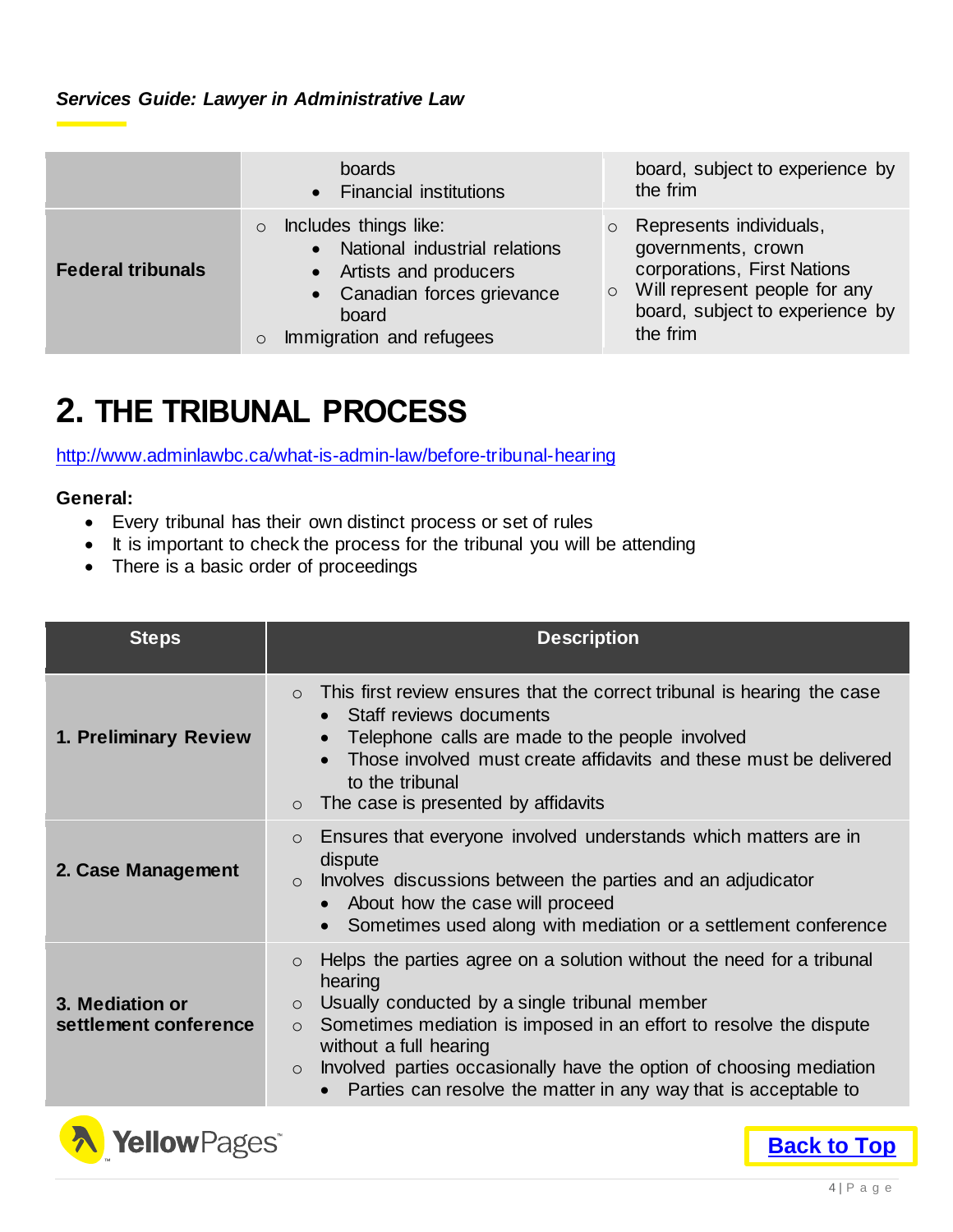|             | them<br>• Eliminates the possibility of a win-lose resolution that could be<br>imposed by an adjudicator                                                                                                                           |
|-------------|------------------------------------------------------------------------------------------------------------------------------------------------------------------------------------------------------------------------------------|
| 4. Hearings | Held if the dispute cannot be resolved through a preliminary review, a<br>$\circ$<br>settlement case, mediation, or case management<br>May be based on written submissions or in person before the tribunal<br>$\circ$<br>members. |

### <span id="page-6-0"></span>**3. REPRESENTATION AT TRIBUNAL**

<http://www.poltenassociates.com/Administrative-Law/> <http://www.adminlawbc.ca/how-to-prepare>

### <span id="page-6-1"></span>**3.1 GENERAL REPRESENTATION INFORMATION**

### **General Information:**

- Hearings can be done in person, over the phone, or by writing
- Not all disputes have to go to a tribunal hearing a lawyer can resolve them early on
- Lawyers are familiar with the tribunal system and can help navigate the process

| <b>Service</b>             | <b>Description</b>                                                                                                                                                                                                                                                                                                                                                        | <b>Benefits</b>                                                                                                        |  |
|----------------------------|---------------------------------------------------------------------------------------------------------------------------------------------------------------------------------------------------------------------------------------------------------------------------------------------------------------------------------------------------------------------------|------------------------------------------------------------------------------------------------------------------------|--|
| <b>Organizing evidence</b> | A tribunal member may arrange a<br>$\circ$<br>telephone conference with the parties<br>to<br>Understand the issues that are in<br>$\circ$<br>dispute, the evidence that the parties<br>have gathered to support their claims,<br>and how the case will proceed if it<br>cannot be resolved at this stage.                                                                 | Having a lawyer help you<br>$\circ$<br>arrange these documents better<br>ensures that your rights will be<br>protected |  |
| <b>Gathering Evidence</b>  | Original documents (e.g.,<br>$\Omega$<br>contracts, letters, receipts,<br>financial statements, cancelled<br>cheques, etc.)<br>Clear, readable photocopies if the<br>$\circ$<br>original document is not available<br>Statements from people who were<br>$\circ$<br>eye-witnesses to an event or have<br>direct knowledge about a<br>particular issue (e.g., a friend who | A lawyer will help you locate and<br>$\circ$<br>interpret the correct documents<br>for the case                        |  |

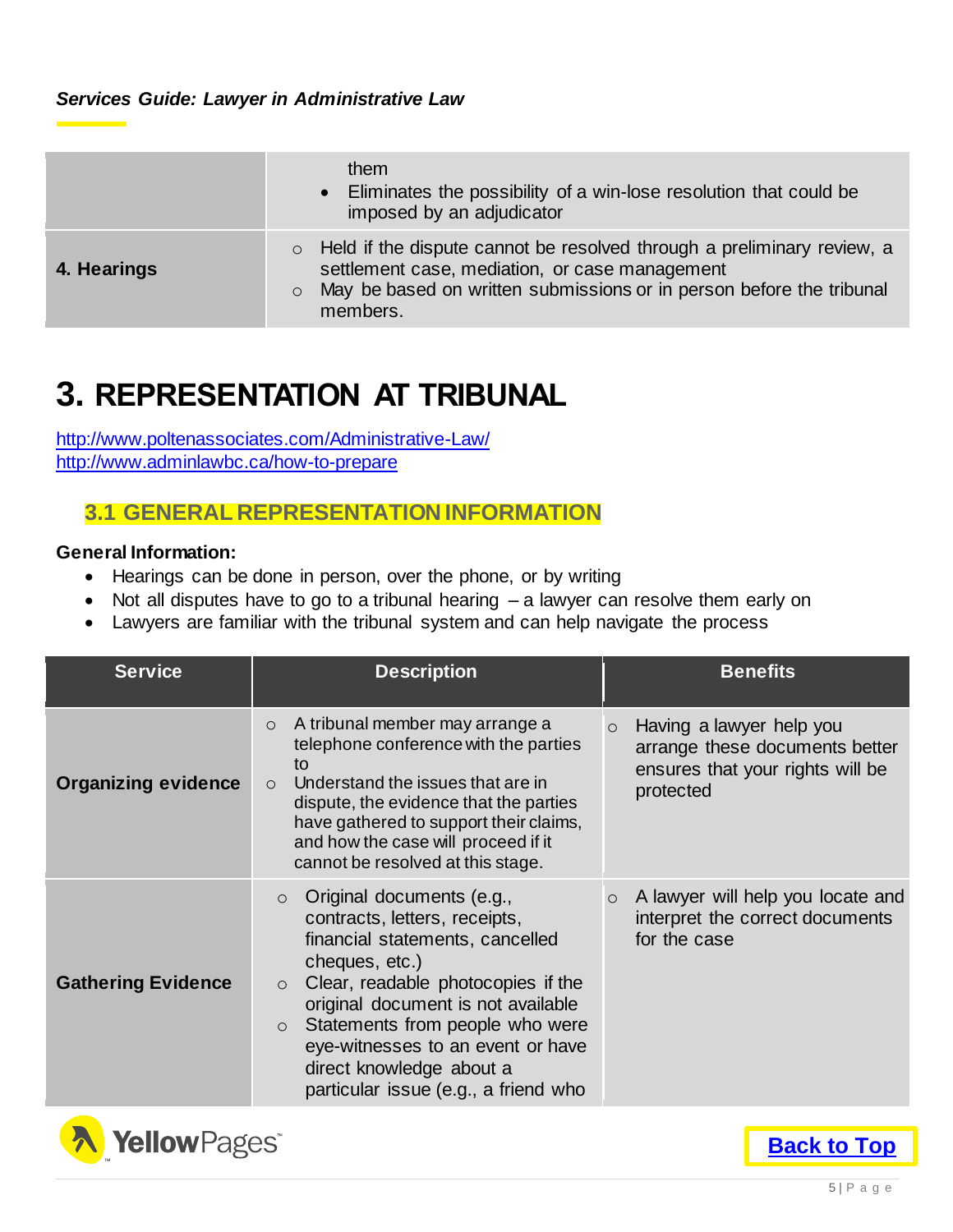|                       | saw you give the rent cheque to<br>the landlord). It is best to provide<br>sworn statements from these<br>witnesses (i.e., affidavits or<br>statutory declarations)           |                                                                                                                                                                                                                                             |
|-----------------------|-------------------------------------------------------------------------------------------------------------------------------------------------------------------------------|---------------------------------------------------------------------------------------------------------------------------------------------------------------------------------------------------------------------------------------------|
| <b>Representation</b> | A lawyer can help you prepare<br>$\circ$<br>your case by setting up your<br>presentation approach<br>A lawyer can present your<br>$\circ$<br>evidence for you at the tribunal | Tell the adjudicator the facts<br>$\circ$<br>they need to know about your<br>case<br>Present the facts in a clear and<br>$\Omega$<br>simple manner<br>Provide material to support<br>your case<br>Explain how the law supports<br>your case |

### <span id="page-7-0"></span>**3.2 MATTERS AN ADMINISTRATIVE LAWYER REPRESENTS**

[http://www.stevensvirgin.com/practice\\_areas/administrative-law/](http://www.stevensvirgin.com/practice_areas/administrative-law/) <http://www.millsandmills.ca/service/administrative-law/>

- Government regulation and funding
- WorkSafe BC (specific to BC, but other provinces have this too)
- WCAT (Workers' Compensation Appeal Tribunal) hearings
- Human Rights Tribunal proceedings
- Human Rights complaints
- Social benefits appeals
- Liquor license applications and appeals
- Municipal property assessment
- Residential Tenancy
- Employment Standards
- Professional disciplinary boards
- Procedural fairness issues
- *Police Act* hearings
- Public inquiries



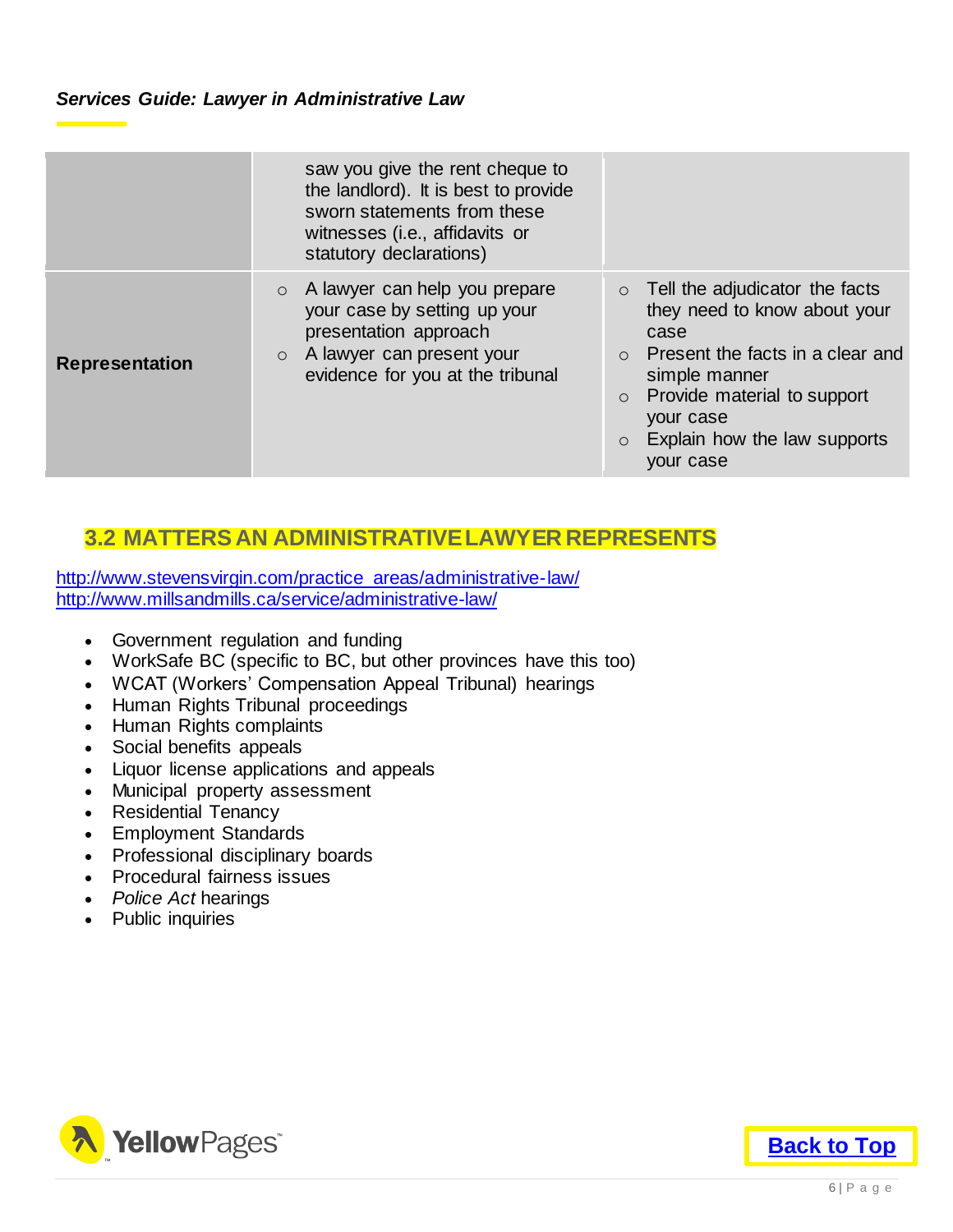### <span id="page-8-0"></span>**4. TYPES OF TRIBUNALS AND FEDERAL AGENCIES**

<http://www.simsgroup.com/adminsearch.htm>

### <span id="page-8-1"></span>**4.1 FEDERAL TRIBUNALS**

- Canada Industrial Relations Board
- Canadian Artists and Producers Professional Relations Board
- Canadian Forces Grievance Board
- Canadian Human Rights Commission
- Canadian International Trade Tribunal
- Canadian Radio-television and Telecommunications Commission
- Canadian Transportation Agency
- Competition Tribunal
- Immigration and Refugee Board
- National Energy Board
- National Parole Board
- Patented Medicine Prices Review Board
- Pension Appeals Board
- Privacy Commissioner of Canada
- Public Service Staff Relations Board
- RCMP Public Complaints Commission
- Review Tribunal under the Agriculture and Agri-Food Administrative Monetary Penalties Act
- Transportation Safety Board

### <span id="page-8-2"></span>**4.2 ALBERTA TRIBUNALS**

- Appeals Commission for the Workers' Compensation Board
- Environmental Appeal Board of Alberta
- Alberta Labour Relations Board
- Alberta Energy and Utilities Board
- Human Rights and Citizenship Commission
- Information and Privacy Commissioner
- Gaming and Liquor Commission
- Metis Settlements Appeal Tribunal
- Natural Resources Conservation Board
- Workers' Compensation Board

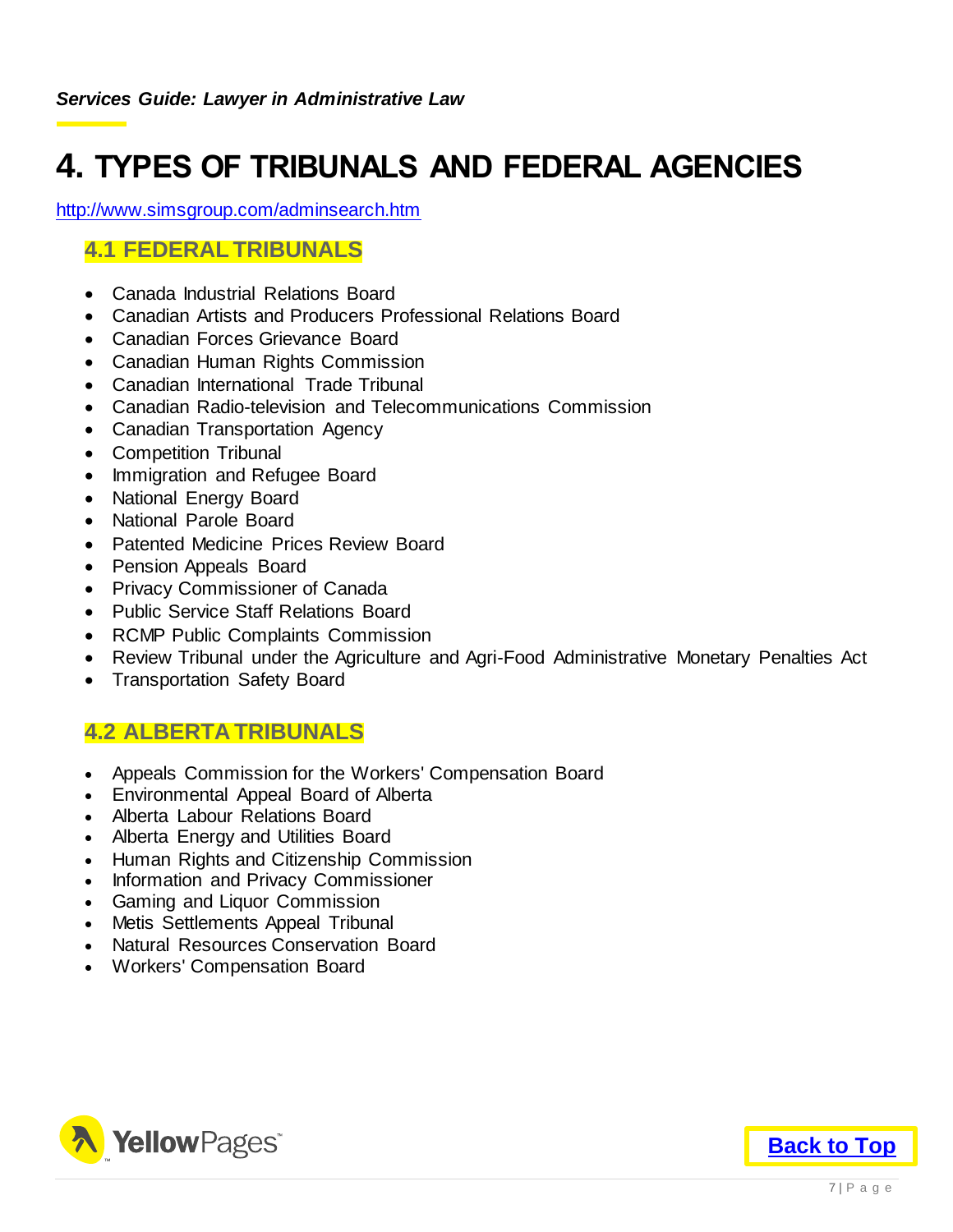### <span id="page-9-0"></span>**4.3 BRITISH COLUMBIA TRIBUNALS**

- B.C. Securities Commission
- Commercial Appeals Commission
- Environmental Appeal Board
- Financial Institutions Commission
- Forestry Appeals Commission
- Gaming Commission
- Human Rights Commission
- Information and Privacy Commissioner
- Liquor Appeal Board
- Motion Picture Appeal Board
- Office of the Police Complaint Commissioner
- Ombudsman
- Public Service Employee Relations Commission
- Workers' Compensation Board

### <span id="page-9-1"></span>**4.4 MANITOBA TRIBUNALS**

- Human Rights Commission
- Pension Commission
- Workers Compensation Board

### <span id="page-9-2"></span>**4.5 NEW BRUNSWICK TRIBUNALS**

- N.B. Human Rights Commission
- Workplace Health, Safety and Compensation Commission

### <span id="page-9-3"></span>**4.6 NEWFOUNDLAND TRIBUNALS**

- Human Rights Commission
- Workplace Health Safety and Compensation Commission

### <span id="page-9-4"></span>**4.7 NOVA SCOTIA TRIBUNALS**

- Alcohol and Gaming Commission
- Dairy Commission of Nova Scotia
- Disabled Persons Commission
- Human Rights Commission
- Labour Relations Board
- Labour Standards Tribunal
- Ombudsman
- Pay Equity Commission
- Workers' Compensation Board



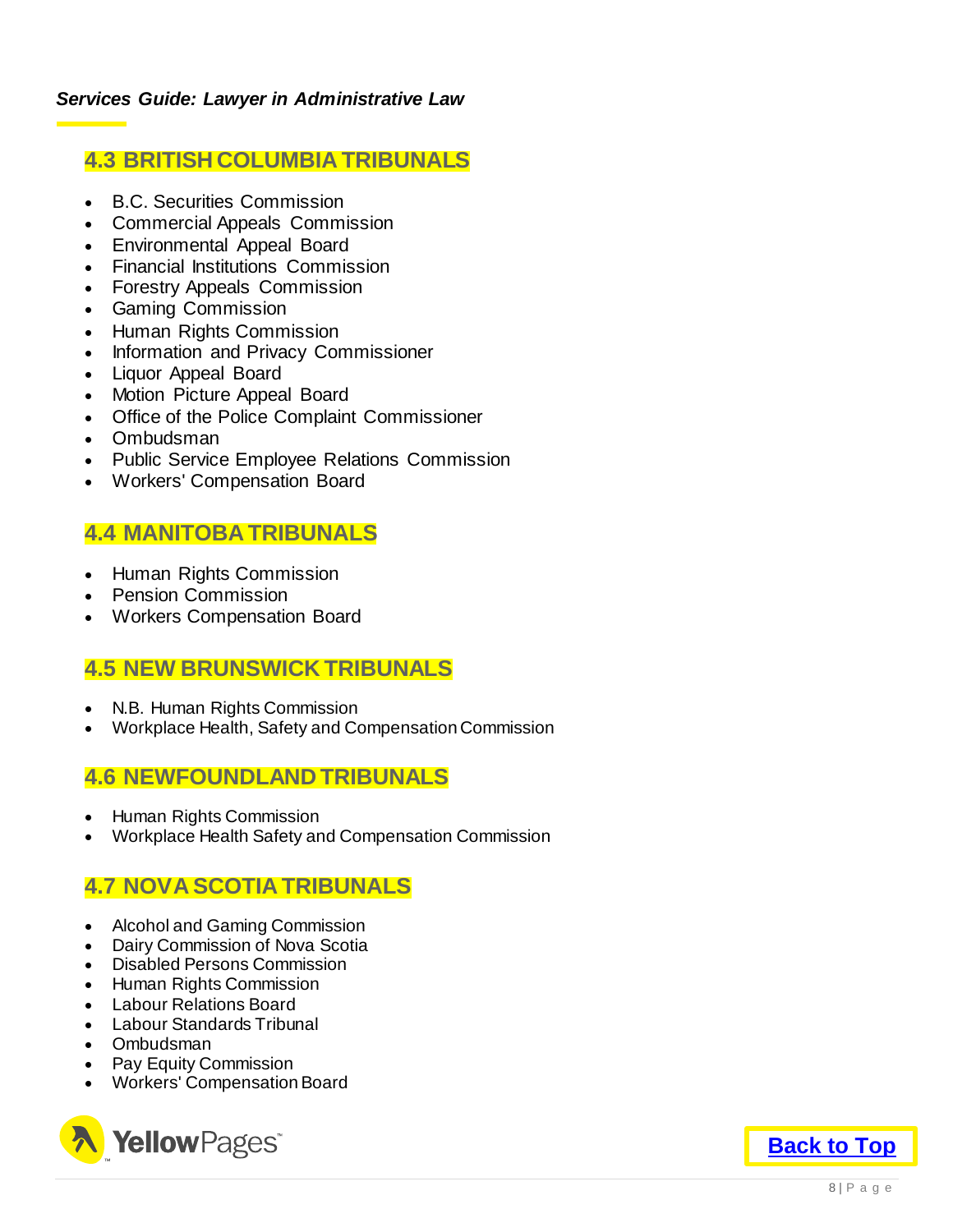### <span id="page-10-0"></span>**4.8 ONTARIO TRIBUNALS**

- Conservation Review Board
- Energy Board
- Environmental Assessment and Appeal Boards
- Financial Services Commission
- Liquor Control Board of Ontario
- Ontario Human Rights Commission
- Municipal Board
- Pay Equity Commission
- Rental Housing Tribunal
- Ontario Securities Commission
- Workplace Safety and Insurance Board
- Workplace Safety and Insurance Appeals Tribunal

### <span id="page-10-1"></span>**4.9 PRINCE EDWARD ISLAND TRIBUNALS**

- Human Rights Commission
- Workers' Compensation Board

### <span id="page-10-2"></span>**4.10QUEBEC TRIBUNALS**

- Human Rights Tribunal
- Quebec Securities Commission
- Workers' Compensation Board

### <span id="page-10-3"></span>**4.11SASKATCHEWAN TRIBUNALS**

- Human Rights Commission
- Liquor and Gaming Authority
- Municipal Board
- Workers' Compensation Board

### <span id="page-10-4"></span>**4.12 YUKON TRIBUNALS**

- Surface Rights Board
- Workers' Compensation Health and Safety Board
- Yukon Government Tribunals